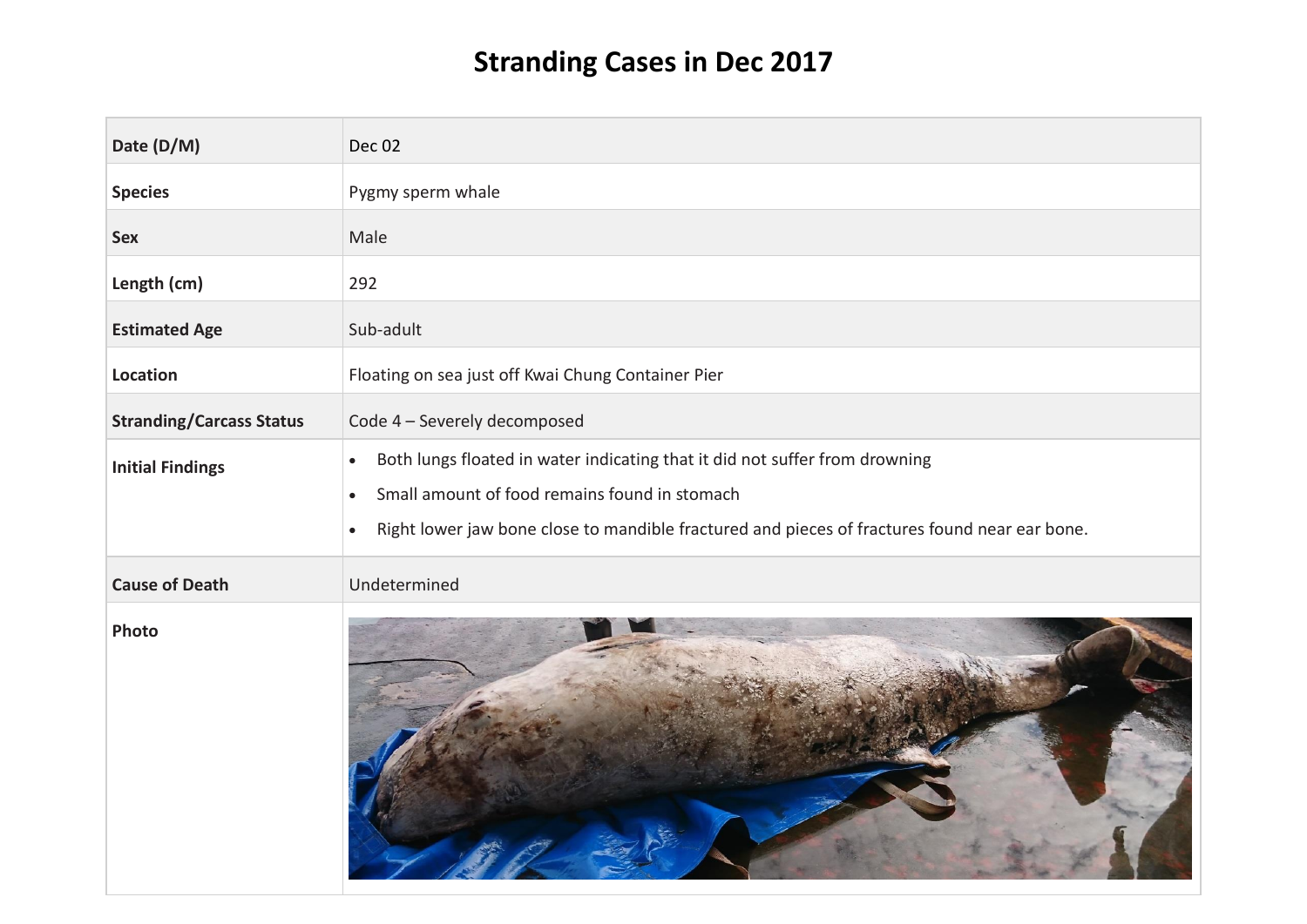| Date (D/M)                      | <b>Dec 10</b>                                                                               |
|---------------------------------|---------------------------------------------------------------------------------------------|
| <b>Species</b>                  | Finless porpoise                                                                            |
| <b>Sex</b>                      | Female                                                                                      |
| Length (cm)                     | 141                                                                                         |
| <b>Estimated Age</b>            | Juvenile                                                                                    |
| <b>Location</b>                 | Wang Chau, Sai Kung                                                                         |
| <b>Stranding/Carcass Status</b> | Code 4 - Severely decomposed                                                                |
| <b>Initial Findings</b>         | Several external wounds were seen.<br>$\bullet$<br>Parasites found near gonad.<br>$\bullet$ |
| <b>Cause of Death</b>           | Undetermined                                                                                |
| Photo                           |                                                                                             |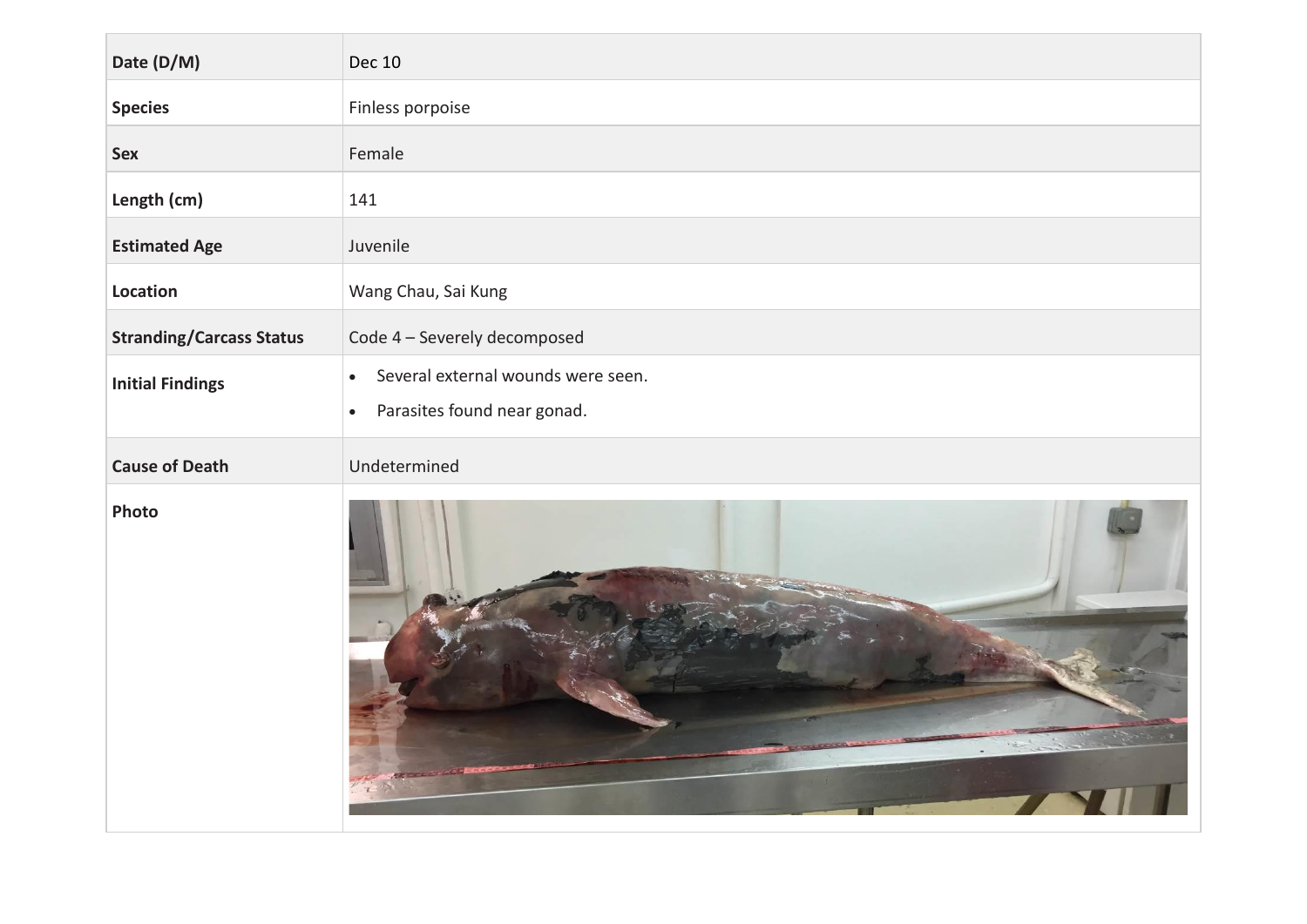| Date (D/M)                      | Dec 22                                                                                                                                           |
|---------------------------------|--------------------------------------------------------------------------------------------------------------------------------------------------|
| <b>Species</b>                  | Finless porpoise                                                                                                                                 |
| <b>Sex</b>                      | Female                                                                                                                                           |
| Length (cm)                     | 142                                                                                                                                              |
| <b>Estimated Age</b>            | Juvenile                                                                                                                                         |
| Location                        | Wan Chai, Sai Kung                                                                                                                               |
| <b>Stranding/Carcass Status</b> | Code 4 - Severely decomposed                                                                                                                     |
| <b>Initial Findings</b>         | Both lungs floated in water indicating that it did not suffer from drowning<br>$\bullet$<br>A piece of fishing net found in stomach<br>$\bullet$ |
| <b>Cause of Death</b>           | Undetermined                                                                                                                                     |
| Photo                           |                                                                                                                                                  |